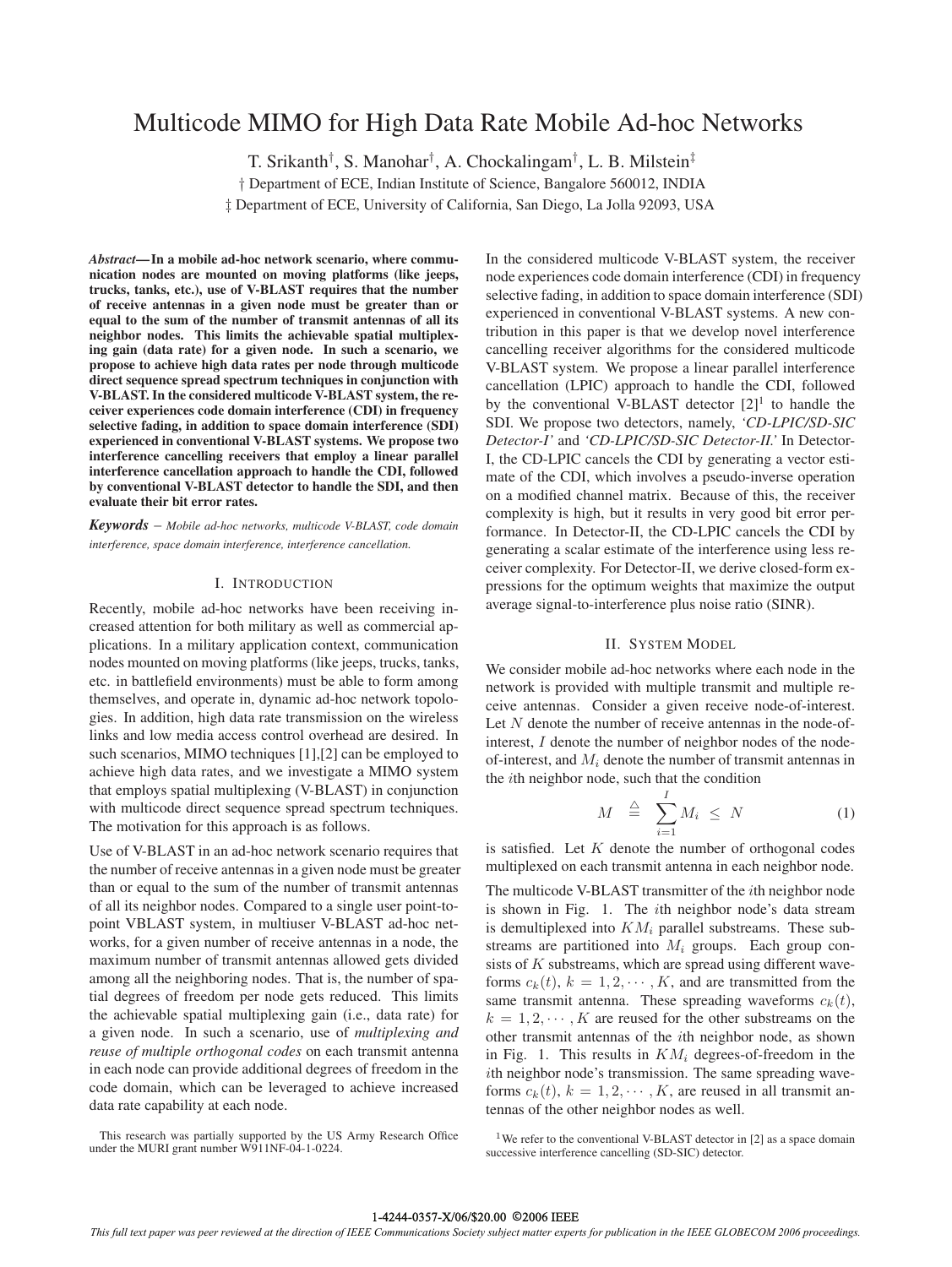

Fig. 1. Multicode V-BLAST transmitter of the *i*th neighbor node.

Let  $T<sub>s</sub>$  denote one data symbol duration. The complex baseband transmitted signal from the mth transmit antenna of the ith neighbor node over one symbol interval is given by

$$
s_m^{(i)}(t) = \sum_{k=1}^K d_{k,m}^{(i)} c_k(t), \ m = 1, 2 \cdots, M_i, \ 0 \le t \le T_s, (2)
$$

where  $d_{k,m}^{(i)}$  denotes the data symbol on the kth code, of the mth transmit antenna, of the ith neighbor node. We assume QPSK modulation. Hence,  $d_{k,m}^{(i)}$  takes one of four complex values in  $\{(\pm 1 \pm j)/\sqrt{2}\}$  with equal probability, and  $c_k(t)$  is the spreading waveform for the kth code, given by

$$
c_k(t) = \sum_{p=0}^{P-1} c_{k,p} \psi(t - pT_c), \quad k = 1, 2, \cdots, K, \quad (3)
$$

where  $T_c$  is the chip duration,  $c_{k,p}$  is the pth chip of the kth code,  $P = T_s/T_c$  is the processing gain, and  $\psi(t)$  is the chip waveform, which is assumed to be rectangular, i.e., unity for  $0 \leq t \leq T_c$  and zero otherwise. The chip sequence,  $c_{k,p}$ , is assumed to be a complex spreading sequence, and is given by  $c_{k,p} = c_{k,p}^{(Real)} + j c_{k,p}^{(Imag)}$ , where  $c_{k,p}^{(Real)}$  and  $c_{k,p}^{(Imag)}$  take the random values of  $+1/\sqrt{2}$  and  $-1/\sqrt{2}$  with equal probability. Moreover, the  $c_k(t)$  are mutually orthogonal for all k, i.e.,  $\sum_{p=0}^{P-1} c_{k_1,p} c_{k_2,p}^* = 0$ , for  $k_1 \neq k_2$ , where  $(\cdot)^*$  denotes the complex conjugate operation.

*Channel Model:* We consider a frequency selective tapped delay line multipath fading channel model. The complex channel impulse response from the mth transmit antenna of the ith neighbor node to the nth receive antenna is expressed as

$$
h_{n,m}^{(i)}(t) = \sum_{l=0}^{L-1} h_{n,m,l}^{(i)} \,\delta(t - lT_c),\tag{4}
$$

where L is the number of resolvable multipath components,  $h_{n,m,l}^{(i)}$  is the complex fading coefficient from the mth transmit antenna of the ith neighbor node to the nth receive antenna on the *l*th multipath, and the  $\{h_{n,m,l}^{(i)}\}$ 's are assumed to be circularly symmetric complex Gaussian random variables with zero mean. It is assumed that the  $\{h_{n,m,l}^{(i)}\}$ 's are constant over one symbol duration, and are independent for all  $n, m, l$ ,

and *i*. The second moment of  $|h_{n,m,l}^{(i)}|, \Omega_l$ , is assumed to have an exponential multipath intensity profile, given by

$$
\Omega_l = E\left[ |h_{n,m,l}^{(i)}|^2 \right] = \Omega_0 e^{-l\beta}, \quad l = 0, 1, \cdots, L - 1, \tag{5}
$$

where  $\beta$  represents the rate of the exponential decay of the average path power. We assume that the delay spread is small compared to the symbol duration (i.e.,  $L \ll P$ ) so that there is inter-chip interference but no inter-symbol interference.

*Received Signal Model:* Assuming that all the neighbor nodes' transmissions arrive synchronously at the receiver, the received complex baseband equivalent signal at the nth receive antenna,  $n = 1, 2, \dots, N$ , can be expressed as

$$
r_n(t) = \sum_{i=1}^{I} \sum_{m=1}^{M_i} \sum_{l=0}^{L-1} h_{n,m,l}^{(i)} s_m^{(i)}(t - lT_c) + w_n(t)
$$
  
= 
$$
\sum_{i=1}^{I} \sum_{m=1}^{M_i} \sum_{l=0}^{L-1} \sum_{k=1}^{K} h_{n,m,l}^{(i)} d_{k,m}^{(i)} c_k(t - lT_c) + w_n(t),
$$
 (6)

where  $w_n(t)$  is the AWGN at the *n*th receive antenna with one-sided power spectral density  $\sigma^2$ . It is assumed that the channel fade coefficients are perfectly estimated and known at the receiver. We also assume perfect timing at the receiver.

The matched filter (MF) bank for the  $k_0$ th spreading code is shown in Fig. 2. The received signal at the nth receive antenna,  $r_n(t)$ , is passed through L correlators (lth correlator synchronized to lth multipath), each correlated with the complex conjugate of the  $k_0$ th spreading waveform,  $c_{k_0} (t)$ . The same is true on all the receive antennas, as shown in Fig. 2. The output of the lth correlator, at the nth receive antenna, for the  $k_0$ th spreading code,  $k_0 = 1, 2, \cdots, K;$  $n = 1, 2, \dots, N; \, l = 0, 1, \dots, L - 1$ , can be written as

$$
z_{k_0,n,l} = \int_{lT_c}^{T_s + lT_c} r_n(t) c_{k_0}^*(t - lT_c) dt
$$
  
= 
$$
\sum_{i=1}^{I} \sum_{m=1}^{M_i} \sum_{q=0}^{L-1} \sum_{k=1}^{K} h_{n,m,q}^{(i)} d_{k,m}^{(i)} R_{k_0,k}(q - l) + n_{k_0,n,l}, (7)
$$

where 
$$
R_{k_0,k}(q-l) \triangleq \int_{-\infty}^{\infty} c_{k_0}^*(t) c_k(t - (q-l)T_c) dt
$$
, (8)

$$
n_{k_0,n,l} \stackrel{\Delta}{=} \int_{lT_c}^{T_s + lT_c} w_n(t) c_{k_0}^*(t - lT_c) dt.
$$
 (9)

 $\frac{I_{tT_c}}{I_{tT_c}}$  Considering all the correlator outputs from all the N receive antennas, the  $NL \times 1$  MF output vector for the  $k_0$ th spreading code,  $\mathbf{Z}_{k_0}$ , can be written as

$$
\mathbf{Z}_{k_0} = \begin{bmatrix} z_{k_0,1,0}, z_{k_0,1,1}, \cdots, z_{k_0,1,L-1}, z_{k_0,2,0}, \cdots, \\ z_{k_0,N,L-2}, z_{k_0,N,L-1} \end{bmatrix}^T.
$$
 (10)

By rearranging,  $\mathbf{Z}_{k_0}$  can be written in the form

$$
\mathbf{Z}_{k_0} = \mathbf{Y}_{k_0,k_0} \mathbf{d}_{k_0} + \sum_{k=1,k \neq k_0}^{K} \mathbf{Y}_{k_0,k} \mathbf{d}_k + \mathbf{n}_{k_0}, \ (11)
$$

where  $\mathbf{d}_{k_0}$  is the  $M \times 1$  input data vector given by

$$
\mathbf{d}_{k_0} = \begin{bmatrix} d_{k_0,1}^{(1)}, d_{k_0,2}^{(1)}, \cdots, d_{k_0,M_1}^{(1)}, \cdots, d_{k_0,1}^{(I)}, \cdots, d_{k_0,M_I}^{(I)} \end{bmatrix}^T
$$
 (12)

 **is the**  $NL \times 1$  **noise vector given by** 

$$
\mathbf{n}_{k_0} = \begin{bmatrix} n_{k_0,1,0}, n_{k_0,1,1}, \cdots, n_{k_0,1,L-1}, n_{k_0,2,0}, \cdots, \\ n_{k_0,N,L-2}, n_{k_0,N,L-1} \end{bmatrix}^T, \tag{13}
$$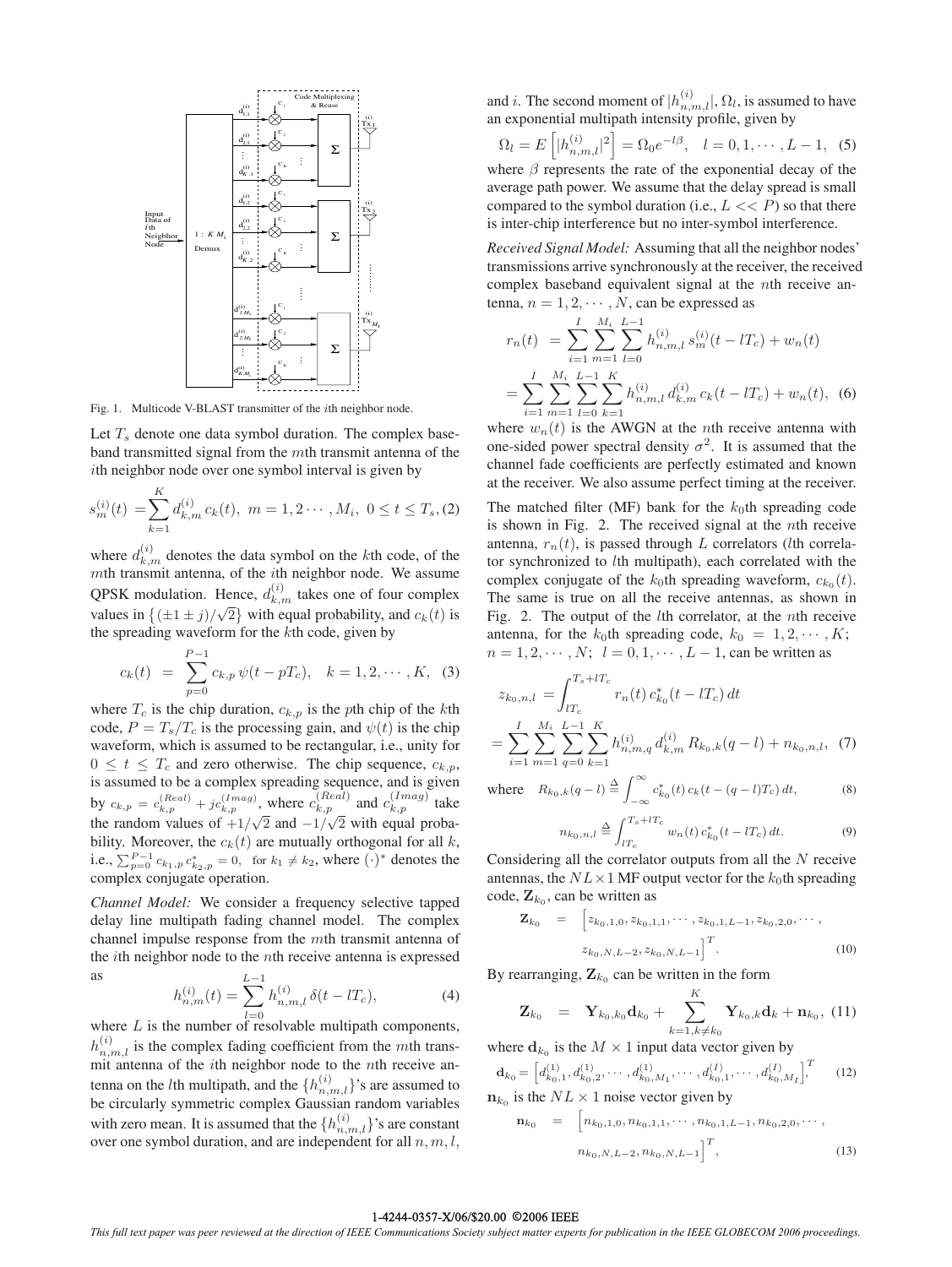



 $\mathbf{Y}_{k_0,k}$  is an  $NL \times M$  matrix given by

$$
\mathbf{Y}_{k_0,k} = \left[ \mathbf{Y}_{k_0,k,1}^T, \mathbf{Y}_{k_0,k,2}^T, \cdots, \mathbf{Y}_{k_0,k,N}^T \right]^T, \quad (14)
$$

and  $Y_{k_0,k,n}$  is an  $L \times M$  matrix given by (15) at the bottom of this page  $2$ . Note that the first term on the RHS of (11) is composed of the desired signal components, multipath interference (MPI), and SDI for the  $k_0$ th code. On the other hand, the second term on the RHS of (11) is the CDI for the  $k_0$ th code (i.e., interference from other codes to the  $k_0$ th code).

We note that detectors in the literature, namely,  $i$ ) the RAKE receiver for multicode V-BLAST analyzed in [3], which does not do any interference cancellation, ii) the SD-SIC detector in [2], which cancels only SDI and treats CDI as merely noise, and  $iii$ ) the CD/SD SIC detector in [4], which uses successive cancellation techniques to cancel CDI and SDI, can be used to detect the multicode V-BLAST signals in the above.

III. PROPOSED DETECTORS FOR MULTICODE V-BLAST Here, we propose two interference cancelling detectors for the multicode V-BLAST system described above. The proposed detectors employ an LPIC approach for CDI cancellation, followed by the SD-SIC detector for SDI cancellation.

## *A. Proposed CD-LPIC/SD-SIC Detector-I*

2

In the CD-LPIC/SD-SIC Detector-I, the CD-LPIC cancels the CDI, leaving the MPI and the SDI to be handled by the SD-SIC. The MF bank output vectors,  $\mathbf{Z}_{k_0}$ ,  $k_0 = 1, 2, \cdots, K$ , are fed as the input to the CD-LPIC. The corresponding CDI cancelled output vectors,  $\mathbf{Z}_{k_0}$ ,  $k_0 = 1, 2, \cdots, K$ , are fed to the SD-SICs.

As pointed out earlier, the 2nd term in (11) is the CDI for the  $k_0$ th code, which we would like to cancel using the CD-LPIC. Towards that end, consider the following operation on the MF output vectors, for all codes  $\mathbf{Z}_k$ ,  $k = 1, 2, \cdots, K$ :

$$
\widehat{CDI}_{k_0} = \sum_{k=1, k \neq k_0}^{K} \mathbf{Y}_{k_0, k} \mathbf{Y}_{k, k}^{\dagger} \mathbf{Z}_k, \qquad (16)
$$

where  $[.]^{\dagger}$  denotes the pseudo-inverse operation. Using (11) in the above and the fact that  $\mathbf{Y}_{k,k}^{\dagger} \mathbf{Y}_{k,k} = \mathbf{I}$ , we can write

$$
\widehat{CDI}_{k_0} = \sum_{k=1, k \neq k_0}^{K} \mathbf{Y}_{k_0, k} \mathbf{Y}_{k, k}^{\dagger} \left( \mathbf{Y}_{k, k} \mathbf{d}_k + \sum_{s=1, s \neq k}^{K} \mathbf{Y}_{k, s} \mathbf{d}_s + \mathbf{n}_k \right)
$$
\n
$$
= \sum_{k=1, k \neq k_0}^{K} \mathbf{Y}_{k_0, k} \mathbf{d}_k + \sum_{k=1, k \neq k_0}^{K} \mathbf{Y}_{k_0, k} \mathbf{Y}_{k, k}^{\dagger} \sum_{s=1, s \neq k}^{K} \mathbf{Y}_{k, s} \mathbf{d}_s + \sum_{k=1, k \neq k_0}^{K} \mathbf{Y}_{k_0, k} \mathbf{Y}_{k, k}^{\dagger} \mathbf{n}_k.
$$
\n
$$
\underbrace{T_1} \qquad \qquad \underbrace{T_2} \qquad \qquad \qquad \qquad \text{(17)}
$$

Note that the 1st term,  $T_1$ , in (17) is the same as the CDI term (i.e., the 2nd term) in (11) which we want to cancel. Hence, we can view (17) as an  $NL \times 1$  vector estimate of the CDI for the  $k_0$ th code (i.e., estimate of the interference from other codes to code  $k_0$ ). This CDI estimate is imperfect in the sense that, although it exactly recreates the CDI term in (11), it also generates additional terms  $(T_2$  and  $T_3$  in (17)). Further, the 2nd term,  $T_2$ , in (17) can be written as

$$
T_2 = \underbrace{\sum_{k=1, k \neq k_0}^{K} \mathbf{Y}_{k_0, k} \mathbf{Y}_{k, k}^{\dagger} \mathbf{Y}_{k, k_0} \mathbf{d}_{k_0}}_{\text{desired signal leak}} + \underbrace{\sum_{k=1, k \neq k_0}^{K} \mathbf{Y}_{k_0, k} \mathbf{Y}_{k, k}^{\dagger}}_{k=1, s \neq k, k_0} \sum_{s=1, s \neq k, k_0}^{K} \mathbf{Y}_{k, s} \mathbf{d}_{s}.
$$

Note that the 1st term in the above equation is essentially the desired  $k_0$ th code signal component that leaked into the CDI estimate. Consequently, if the CDI estimate in (17) is subtracted from  $\mathbf{Z}_{k_0}$ , then some amount of the desired signal is also removed in the cancellation process. We propose to use the CDI estimate in (17) for cancellation. We will see later that, because both these additional terms and the desired signal leak term are not dominant, even using this imperfect CDI estimate results in an effective cancellation and thus performance improvement. We obtain the CDI cancelled output vector for  $k_0$ th code,  $\tilde{\mathbf{Z}}_{k_0}$ , as

$$
\tilde{\mathbf{Z}}_{k_0} = \mathbf{Z}_{k_0} - \widehat{CDI}_{k_0} = \mathbf{Z}_{k_0} - \sum_{k=1, k \neq k_0}^{K} \mathbf{Y}_{k_0, k} \mathbf{Y}_{k, k}^{\dagger} \mathbf{Z}_{k}
$$
\n
$$
= \left[ \mathbf{Y}_{k_0, k_0} - \sum_{k=1, k \neq k_0}^{K} \mathbf{Y}_{k_0, k} \mathbf{Y}_{k, k}^{\dagger} \mathbf{Y}_{k, k_0} \right] \mathbf{d}_{k_0} + \mathbf{I}_{k_0} + \mathbf{u}_{k_0}, \quad (18)
$$

where 
$$
\mathbf{I}_{k_0} = -\sum_{k=1}^K \mathbf{Y}_{k_0,k} \mathbf{Y}_{k,k}^{\dagger} \left( \sum_{s=1, s \neq k_0, k}^K \mathbf{Y}_{k,s} \mathbf{d}_s \right), \quad (19)
$$

$$
\mathbf{u}_{k_0} = \mathbf{n}_{k_0} - \sum_{k=1, k \neq k_0}^{K} \mathbf{Y}_{k_0, k} \mathbf{Y}_{k, k}^{\dagger} \mathbf{n}_k. \tag{20}
$$

This cancellation operation is done for all codes in parallel. The CDI cancelled outputs  $\mathbf{Z}_{k_0}, k_0 = 1, 2, \cdots, K$ , are fed to SD-SIC blocks which cancel the SDI and estimate the data substreams.

**<sup>Y</sup>***k*0*,k,n* <sup>=</sup> *L*−<sup>1</sup> *l*=0 *<sup>h</sup>*(1) *n,*1*,lRk*0*,k*(*l*) *<sup>h</sup>*(1) *n,*2*,lRk*0*,k*(*l*) *... h*(1) *n,M*1*,lRk*0*,k*(*l*) *<sup>h</sup>*(2) *n,*1*,lRk*0*,k*(*l*) *... h*(*I*) *n,MI ,lRk*0*,k*(*l*) *<sup>h</sup>*(1) *n,*1*,lRk*0*,k*(*<sup>l</sup>* <sup>−</sup> 1) *<sup>h</sup>*(1) *n,*2*,lRk*0*,k*(*<sup>l</sup>* <sup>−</sup> 1) *... h*(1) *n,M*1*,lRk*0*,k*(*<sup>l</sup>* <sup>−</sup> 1) *<sup>h</sup>*(2) *n,*1*,lRk*0*,k*(*<sup>l</sup>* <sup>−</sup> 1) *... h*(*I*) *n,MI ,lRk*0*,k*(*<sup>l</sup>* <sup>−</sup> 1) . *<sup>h</sup>*(1) *n,*1*,lRk*0*,k*(*<sup>l</sup>* <sup>−</sup> *<sup>L</sup>* + 1) *<sup>h</sup>*(1) *n,*2*,lRk*0*,k*(*<sup>l</sup>* <sup>−</sup> *<sup>L</sup>* + 1) *... h*(1) *n,M*1*,lRk*0*,k*(*<sup>l</sup>* <sup>−</sup> *<sup>L</sup>* + 1) *<sup>h</sup>*(2) *n,*1*,lRk*0*,k*(*<sup>l</sup>* <sup>−</sup> *<sup>L</sup>* + 1) *... h*(*I*) *n,MI ,lRk*0*,k*(*<sup>l</sup>* <sup>−</sup> *<sup>L</sup>* + 1) *.* (15)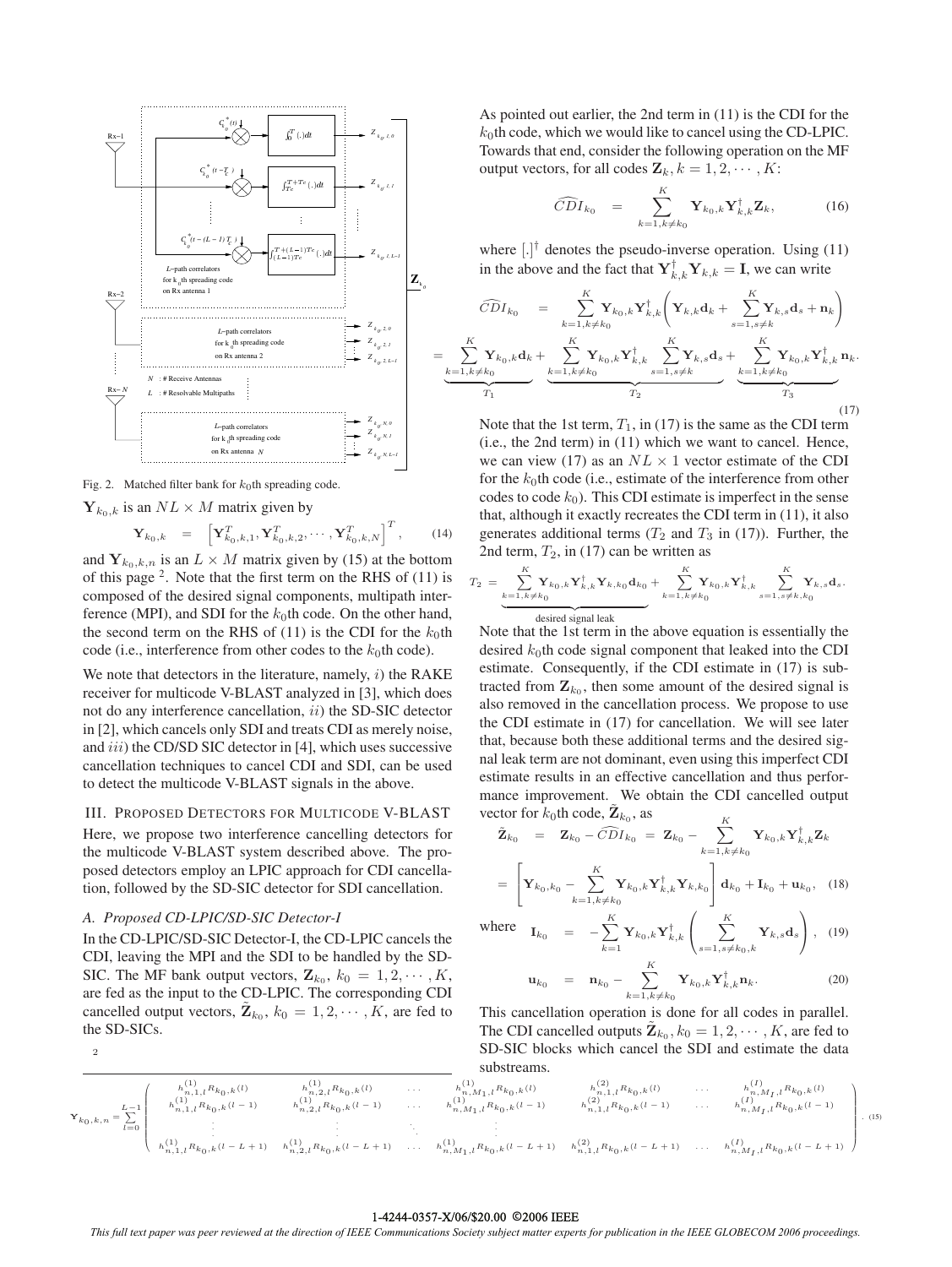# *B. Proposed CD-LPIC/SD-SIC Detector-II*

It is noted that the CDI estimate in Detector-I is a vector estimate, which requires a pseudo inverse operation of the  $Y_{k,k}$ matrix. A less complex detector can be realized by obtaining a scalar estimate of the CDI as follows. The MF output on the *lth* path, at the *nth* receive antenna for the  $k_0$ th code,  $z_{k_0,n,l}$ , given by (7), can be written as

$$
z_{k_0,n,l} = \sum_{i=1}^{I} \sum_{m=1}^{M_i} \sum_{q=0}^{L-1} \sum_{k=1}^{K} h_{n,m,q}^{(i)} d_{k,m}^{(i)} R_{k_0,k}(q-l) + n_{k_0,n,l}
$$
  

$$
= \sum_{i=1}^{I} \sum_{m=1}^{M_i} h_{n,m,l}^{(i)} d_{k_0,m}^{(i)}
$$
  

$$
+ \sum_{k=1}^{K} \sum_{q=0, q \neq l}^{L-1} \sum_{i=1}^{I} \sum_{m=1}^{M_i} h_{n,m,q}^{(i)} d_{k,m}^{(i)} R_{k_0,k}(q-l) + n_{k_0,n,l}.
$$
 (21)

Note that the 2nd term in (21) is composed of CDI and MPI. We propose to estimate and cancel this 2nd term from  $z_{k_0,n,l}$ . Towards that end, consider the following operation:

$$
\mathbf{I}_{k_0,n,l}^{(est)} = \sum_{k=1}^{K} \sum_{q=0,q \neq l}^{L-1} z_{k,n,q} R_{k_0,k}(q-l). \tag{22}
$$

Using (21) in the above, we can write

$$
\mathbf{I}_{k_0,n,l}^{(est)} = \sum_{k=1}^{K} \sum_{q=0,q\neq l}^{L-1} \left( \sum_{i=1}^{I} \sum_{m=1}^{M_i} h_{n,m,q}^{(i)} d_{k,m}^{(i)} \right. \\
\left. + \sum_{s=1}^{K} \sum_{r=0,r\neq q}^{L-1} \sum_{i=1}^{I} \sum_{m=1}^{M_i} h_{n,m,r}^{(i)} d_{s,m}^{(i)} R_{k,s}(r-q) + n_{k,n,q} \right) R_{k_0,k}(q-l) \\
= \sum_{k=1}^{K} \sum_{q=0,q\neq l}^{L-1} \sum_{i=1}^{I} \sum_{m=1}^{M_i} h_{n,m,q}^{(i)} d_{k,m}^{(i)} R_{k_0,k}(q-l) + T_5 + T_6, \quad (23)
$$

where

$$
T_5 = \sum_{k=1}^K \sum_{q=0, q \neq l}^{L-1} \left( \sum_{s=1}^K \sum_{r=0, r \neq q}^{L-1} \sum_{i=1}^I \sum_{m=1}^{M_i} h_{n,m,r}^{(i)} d_{s,m}^{(i)} R_{k,s}(r-q) \right) R_{k_0, k}(q-l),
$$
  

$$
T_6 = \sum_{k=1}^K \sum_{q=0, q \neq l}^{L-1} n_{k,n,q} R_{k_0, k}(q-l).
$$

Note that the 1st term,  $T_4$ , in (23) is the same as the scalar interference term (i.e., the 2nd term) in (21) which we want to cancel. Hence, we can view (23) as a scalar estimate of the CDI and MPI for the MF bank output of the lth path, at the nth receive antenna for the  $k_0$ th code. We propose to subtract this interference estimate  $\mathbf{I}_{k_0,n,l}^{(est)}$  scaled by a scalar weight,  $w_l, l = 0, 1, \dots, L - 1$ , to obtain the interference cancelled output on the *l*th path, at the *n*th receive antenna, for the  $k_0$ th code,  $\bar{z}_{k_0,n,l}$ , as follows:

$$
\bar{z}_{k_0,n,l} = z_{k_0,n,l} - w_l \mathbf{I}_{k_0,n,l}^{(est)}
$$
\n
$$
= \sum_{i=1}^{I} \sum_{m=1}^{M_i} h_{n,m,l}^{(i)} d_{k_0,m}^{(i)} \left( 1 - w_l \sum_{k=1}^{K} \sum_{q=0,q \neq l}^{L-1} R_{k_0,k}(q-l) R_{k,k_0}(l-q) \right)
$$
\n
$$
+ J_{k_0,n,l} + V_{k_0,n,l}, \qquad (24)
$$

(*est*)

where  
\n
$$
J_{k_0,n,l} = \sum_{i=1}^{I} \sum_{m=1}^{M_i} \sum_{q=0,q\neq l}^{L-1} h_{n,m,q}^{(i)} \sum_{k=1}^{K} d_{k,m}^{(i)} \left( R_{k_0,k}(q-l)(1-w_l) - w_l \sum_{s=1}^{K} \sum_{r=0,r\neq l,q}^{L-1} R_{k_0,s}(r-l) R_{s,k}(q-r) \right)
$$

$$
- w_l \sum_{k=1}^{K} \sum_{q=0,q \neq ls=1, s \neq k_0}^{L-1} \sum_{i=1}^{K} \sum_{m=1}^{I} \sum_{m=1}^{M_i} h_{n,m,l}^{(i)} d_{s,m}^{(i)} R_{k_0,k}(q-l) R_{k,s}(l-q), (25) \text{ and}
$$

$$
V_{k_0,n,l} = n_{k_0,n,l} - w_l \sum_{k=1}^{K} \sum_{q=0,q \neq l}^{L-1} n_{k,n,q} R_{k_0,k}(q-l). (26)
$$

This cancellation operation is done for all  $z_{k_0,n,l}$  for  $k_0 =$  $1, 2, \cdots, K, n = 1, 2, \cdots, N$ , and  $l = 0, 1, \cdots, L - 1$  in parallel. The NL-dimensional interference cancelled output vector for  $k_0$ th code,  $\overline{\mathbf{Z}}_{k_0}$ , can then be written as

$$
\overline{\mathbf{Z}}_{k_0} = \begin{bmatrix} \overline{z}_{k_0,1,0}, \overline{z}_{k_0,1,1}, \cdots, \overline{z}_{k_0,1,L-1}, \overline{z}_{k_0,2,0}, \cdots, \\ \overline{z}_{k_0,N,L-2}, \overline{z}_{k_0,N,L-1} \end{bmatrix}^T
$$
\n
$$
= \overline{\mathbf{Y}} \mathbf{d}_{k_0} + \mathbf{J}_{k_0} + \mathbf{V}_{k_0},
$$
\n(27)

where

$$
\mathbf{J}_{k_0} = \left[ J_{k_0,1,0}, J_{k_0,1,1}, \cdots, J_{k_0,1,L-1}, J_{k_0,2,0}, \cdots, J_{k_0,N,L-2}, J_{k_0,N,L-1} \right]^T, \tag{29}
$$

$$
\mathbf{V}_{k_0} = \begin{bmatrix} V_{k_0,1,0}, V_{k_0,1,1}, \cdots, V_{k_0,1,L-1}, V_{k_0,2,0}, \cdots, \\ V_{k_0,N,L-2}, V_{k_0,N,L-1} \end{bmatrix}^T, \tag{30}
$$

$$
\overline{\mathbf{Y}} = \left[ \overline{\mathbf{Y}}_1^T, \overline{\mathbf{Y}}_2^T, \cdots, \overline{\mathbf{Y}}_N^T \right]^T, \tag{31}
$$

 $\overline{Y}_n$  is given by Eqn. (41) at the bottom of the next page, and

$$
\gamma_l = \left(1 - w_l \sum_{k=1}^K \sum_{q=0, q \neq l}^{L-1} R_{k_0, k}(q-l) R_{k, k_0}(l-q)\right). \tag{32}
$$

The interference cancelled outputs  $\overline{\mathbf{Z}}_{k_0}, k_0 = 1, 2, \cdots, K$ , are fed to SD-SIC blocks which cancel the SDI and estimate the data substreams. Note that the conventional SD-SIC detector in [2] can be viewed as a special case of Detector-II for  $w_l = 0, \forall l$ . In the following subsection, we obtain the optimum weights for Detector-II,  $w_l^{opt}$ , by maximizing the average SINR at the output of the CD-LPIC.

## *C. Derivation of Optimum weights for Detector-II*

The desired signal power at the CD-LPIC output on the lth path received at the *n*th receive antenna for the  $k_0$ th code,  $S_{k_0,n,l}$ , is given by

$$
S_{k_0,n,l} = M\Omega_l (1 - w_l a)^2, \qquad (33)
$$

where

where

$$
a = \sum_{k=1}^{K} \sum_{q=0, q \neq l}^{L-1} R_{k_0, k}(q-l) R_{k, k_0}(l-q), \qquad (34)
$$

and  $\Omega_l$  is defined in (5). The interference power,  $\sigma_{J_{k_0,n,l}}^2$ , and the noise power,  $\sigma_{V_{k_0,n,l}}^2$ , at the CD-LPIC output on *l*th path, at the *n*th receive antenna for the  $k_0$ th code, are given by

$$
\sigma_{J_{k_0,n,l}}^2 = M \sum_{q=0,q\neq l}^{L-1} \Omega_q \sum_{k=1}^K \left( \left| R_{k_0,k}(q-l)(1-w_l) - w_l b \right|^2 \right) + c w_l^2 \Omega_l,
$$
\n(35)

$$
b = \sum_{s=1}^{K} \sum_{r=0, r \neq q, l}^{L-1} R_{k_0, s}(r-l) R_{s, k}(q-r),
$$
 (36)

$$
c = M \sum_{s=1, s \neq k_0}^{K} \left| \sum_{k=1}^{K} \sum_{q=0, q \neq l}^{L-1} R_{k_0, k}(q-l) R_{k, s}(l-q) \right|^2, (37)
$$

$$
\sigma_{V_{k_0,n,l}}^2 = \sigma^2 (1 + dw_l^2 - 2aw_l),\tag{38}
$$